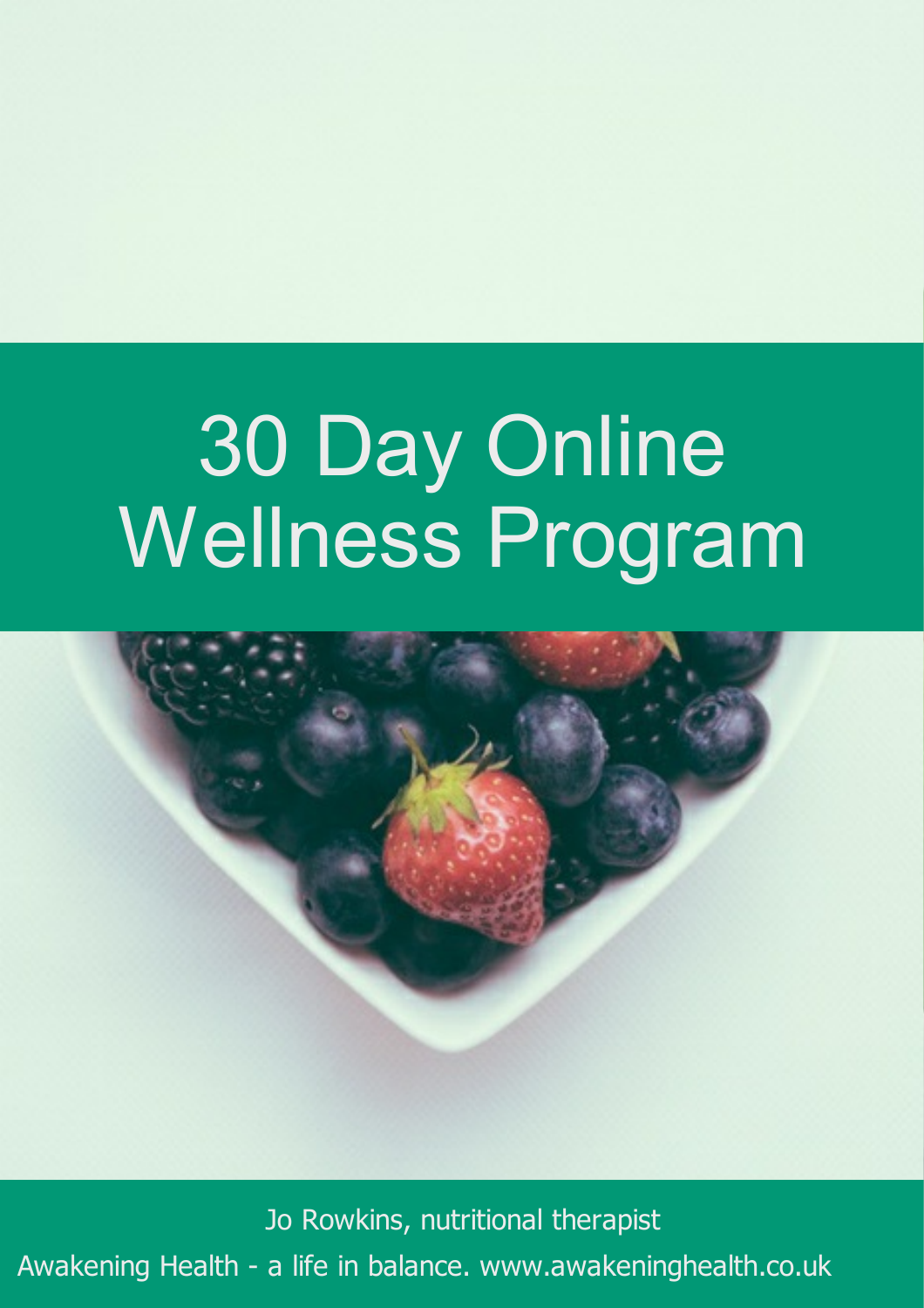Thank you for joining the program. We wish you much success on your wellness journey.

N.B: If you have any excess fat on your body, it's likely that you will lose weight on this program. Usually a busy lifestyle contributes to a heightened stress response, stimulant intake and poor food choices, leading to weight gain and/or excess abdominal fat. This program effectively addresses these issues and therefore leads to an improved (less fatty) body composition.

This program has been designed to support the body's hormonal balance, stress response and blood sugar regulation. The foods used are antiinflammatory and low allergenic to further support the body's biochemistry and immune response. This usually results in increased energy, elimination of cravings, improved concentration and fat loss. The program focuses on healthy, low sugar foods and quality protein sources to keep your body nourished, and aims to help you set long term lifestyle goals to support your ongoing wellness journey.

You'll have access to everything you need to follow the program successfully, including an Allowed Foods List, Menu Planner and Recipe Booklet.

So, let's get started...

#### **For the first 30 days, please follow these guidelines:**

**Avoid sugar and all sugary foods,** such as pastries, cakes, biscuits, sweets, desserts. Avoid natural sugars too such as honey, molasses, maple syrup, agave syrup, date syrup. Sugar keeps you craving more sugar, causes energy fluctuations and lowers your concentration, as well as increasing inflammation, mood swings and weight gain. One of the main aims of this month, is to eliminate sugar in all its forms.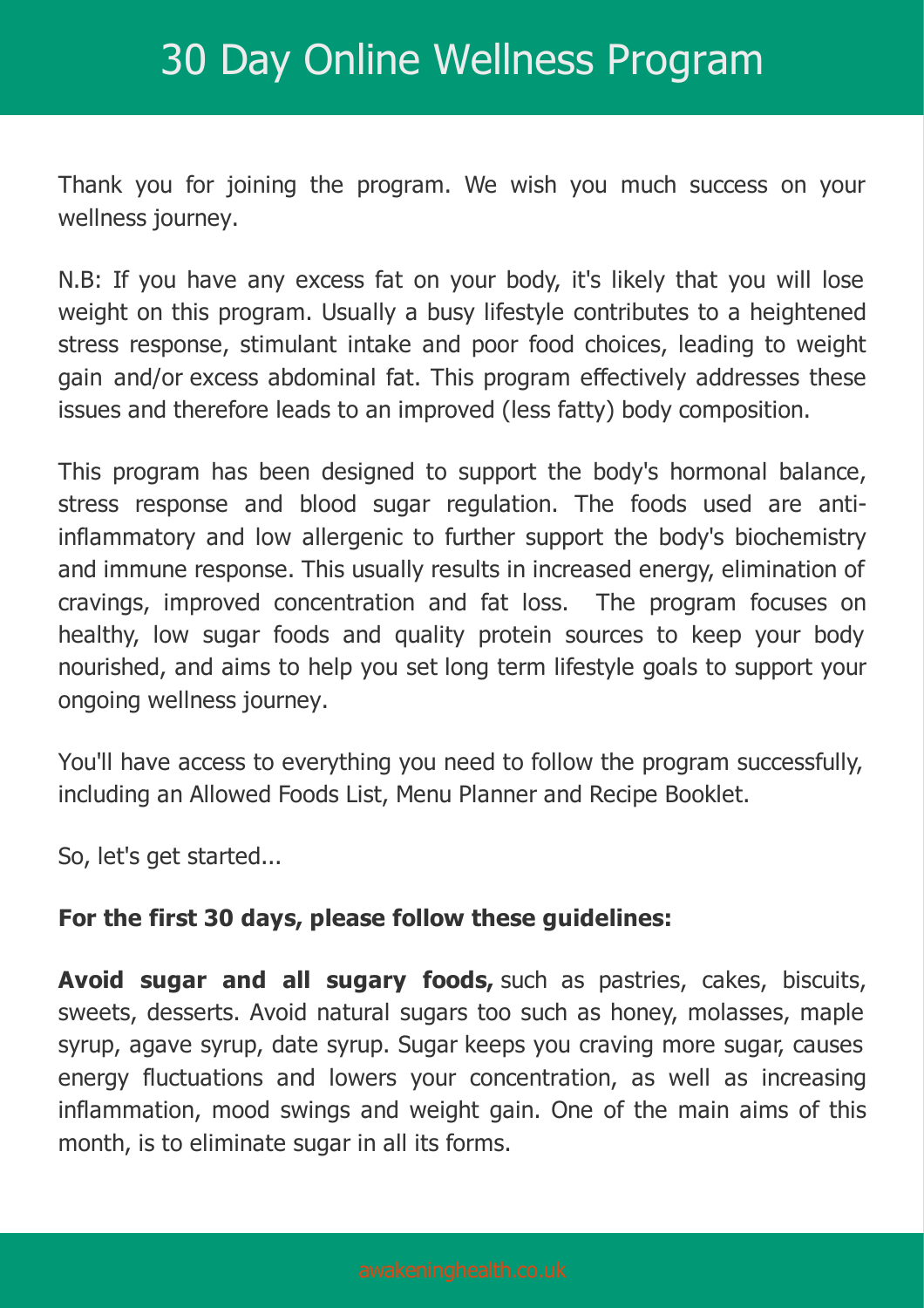**Avoid white refined carbohydrates,** such as white bread, white rice, white pasta, white noodles, croissants, cakes, pastries, pretzels, biscuits. They will turn to sugar in your body very quickly and upset your blood sugar control.

**Add protein to each meal and snack** to increase metabolism, feed your muscles, keep you fuller for longer and keep blood sugar levels steady.

**Always eat breakfast** to set correct insulin and stress response for the day. Skipping breakfast results in increased hunger later on and cravings, as well as improper blood sugar control. Eating a good, healthy breakfast increases the metabolism and provides energy for the day ahead.

**Eat small, regular meals** to keep blood sugar levels even and increase metabolism. Eating every 2-3 hours will stop you over-eating and prevents cravings and unhealthy food choices. Eat breakfast, lunch, dinner, a midmorning and a mid-afternoon snack.

**Eat a healthy snack** mid morning and mid afternoon to keep your blood sugar levels even and to avoid cravings and overeating. (See healthy snacks suggestions).

**Eat most of your food during the morning and lunch**, choosing lighter foods as the day goes on and a light evening meal. This ensures calories get burned up during the day and helps to increase the metabolism and maximise energy and concentration. Eating large meals at night encourages weight gain, slow digestion and sluggishness upon waking.

**Never skip meals.** If you do, you will be very hungry and likely to over-eat as well as eating whatever you can get your hands on! This is the reason for most people's unhealthy food choices.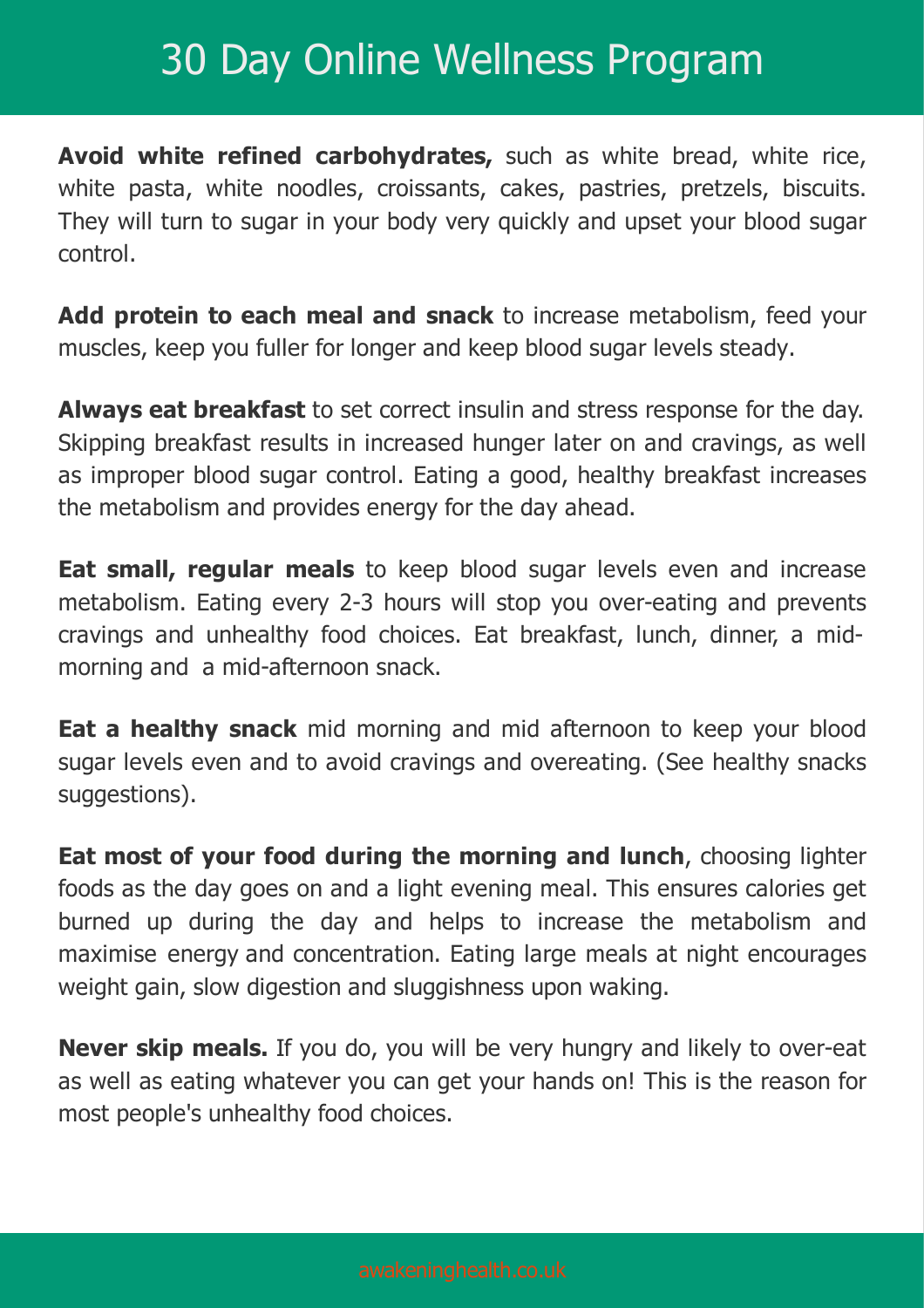**Don't get caught out without a healthy option.** Plan ahead so that you don't have to settle for unhealthy food choices when out and about or at work.

**Avoid unhealthy fats**, such as fried food, refined vegetable cooking oil, margarine, trans fats in processed foods, fatty meats such as sausages, bacon, salami and processed meats.

**Eat healthy essential fats** from raw almonds, walnuts, pumpkin seeds, sesame seeds, linseeds (flax) and sunflower seeds, as well as avocado, extra virgin olive oil and oily fish. Use quality oils on your salads, such as flax, hemp, walnut, extra virgin olive oil.

**Eat low sugar fruits, not high sugar fruits.** Low sugar fruits include: apples, pears, plums, citrus fruits (grapefruit, lemon, lime, orange, mandarin), kiwi, peaches, nectarines, berries (strawberries, raspberries, blueberries, blackberries, cherries.

**Avoid for the first 30 days high sugar fruits:** bananas, pineapple, papaya, melon, dried fruits, grapes.

**Eat as many vegetables and salads as you can.** These are high in nutrients and low in calories and sugar. Fill half of your plate up with vegetables.

**Eat only small portions of starchy vegetables**, such as pumpkin, squash, sweet potato. Avoid potato.

**Drink a nutritious smoothie everyday,** preferably a green smoothie packed with green leafy vegetables. Adding a superfood such as spirulina, chlorella or wheatgrass powder to your smoothie will flood your body with nutrients. Increased nutrient status equals a healthier, more efficient body without cravings. Many cravings are a sign of nutrient deficiencies.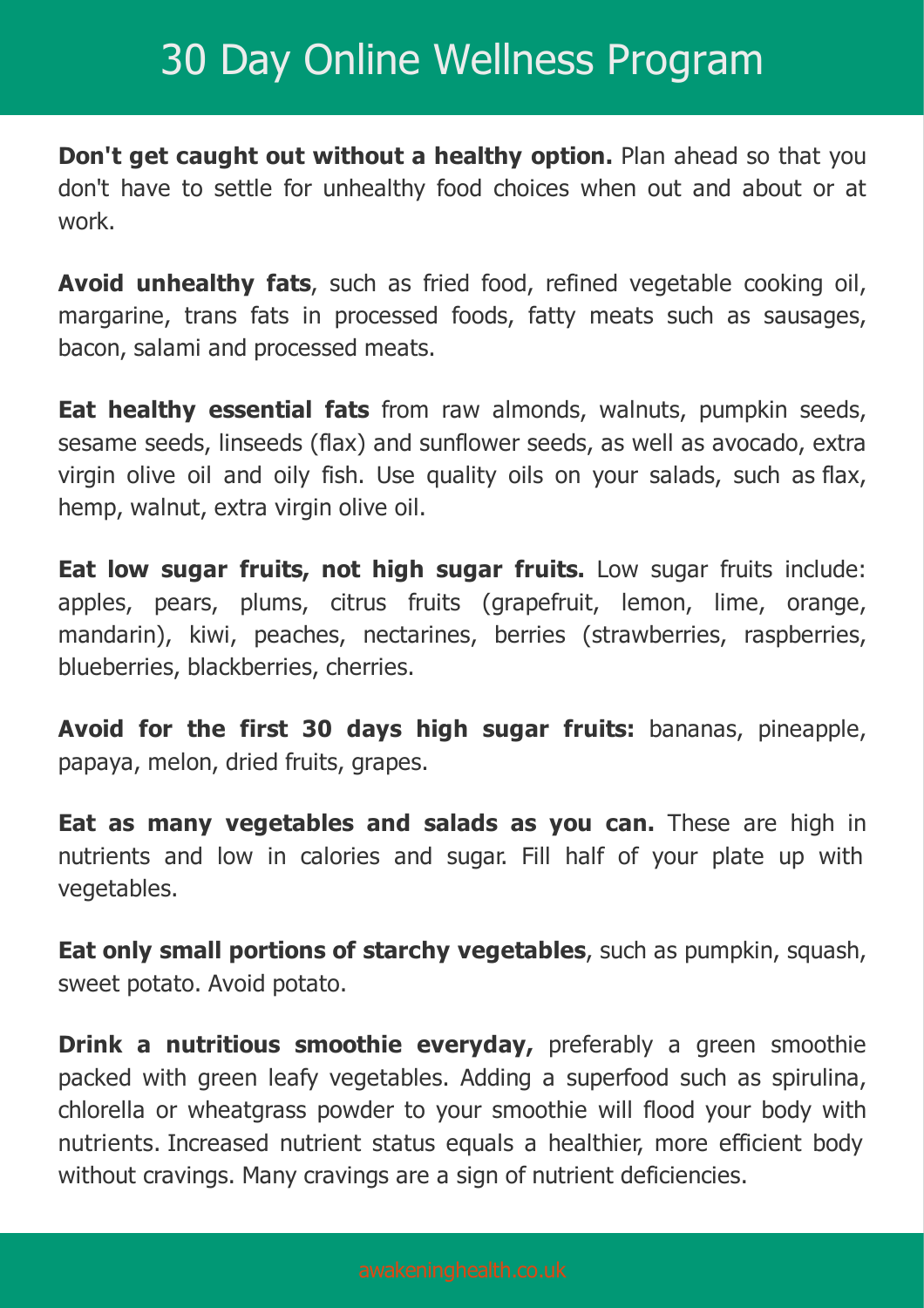**Avoid stimulants,** such as coffee, black tea and energy drinks. Green and oolong tea may be beneficial for sustainable energy, up to three cups a day.

**Avoid fruit juice and sweetened drinks** as they encourage weight gain and blood sugar fluctuations. Avoid diet and no-sugar drinks, as these contain artificial sweeteners like aspartame, which also encourage blood sugar imbalances, as well as being neurotoxins.

**Avoid alcohol.** If you're serious about kick-starting your wellness journey, you must avoid alcohol. See this month as a healthy detox. (Once you have got through the first 30 days, you may choose to have the occasional drink. Choose red wine, champagne or dry white wine as they are lower in sugar, or a spirit such as gin, vodka or whiskey with soda water and fresh lemon or lime).

**Have a teaspoon of cinnamon each day.** This helps balance blood sugar levels, reduces cravings and increases energy.

**Drink 1.5-2 litres of pure water every day.** Dehydration is often mistaken for hunger.

**Use a smaller plate** than the one you usually use to control the amount of food you eat in one meal. Eat smaller portions than you usually eat.

**Chew slowly and mindfully.** If you eat too fast you will overeat as your brain takes about 20 minutes to receive the message that you are full.

If you feel the need to eat more, do the "20 minute test": wait 20 minutes before going back for second helpings. You'll realise by then that you don't actually need anymore food!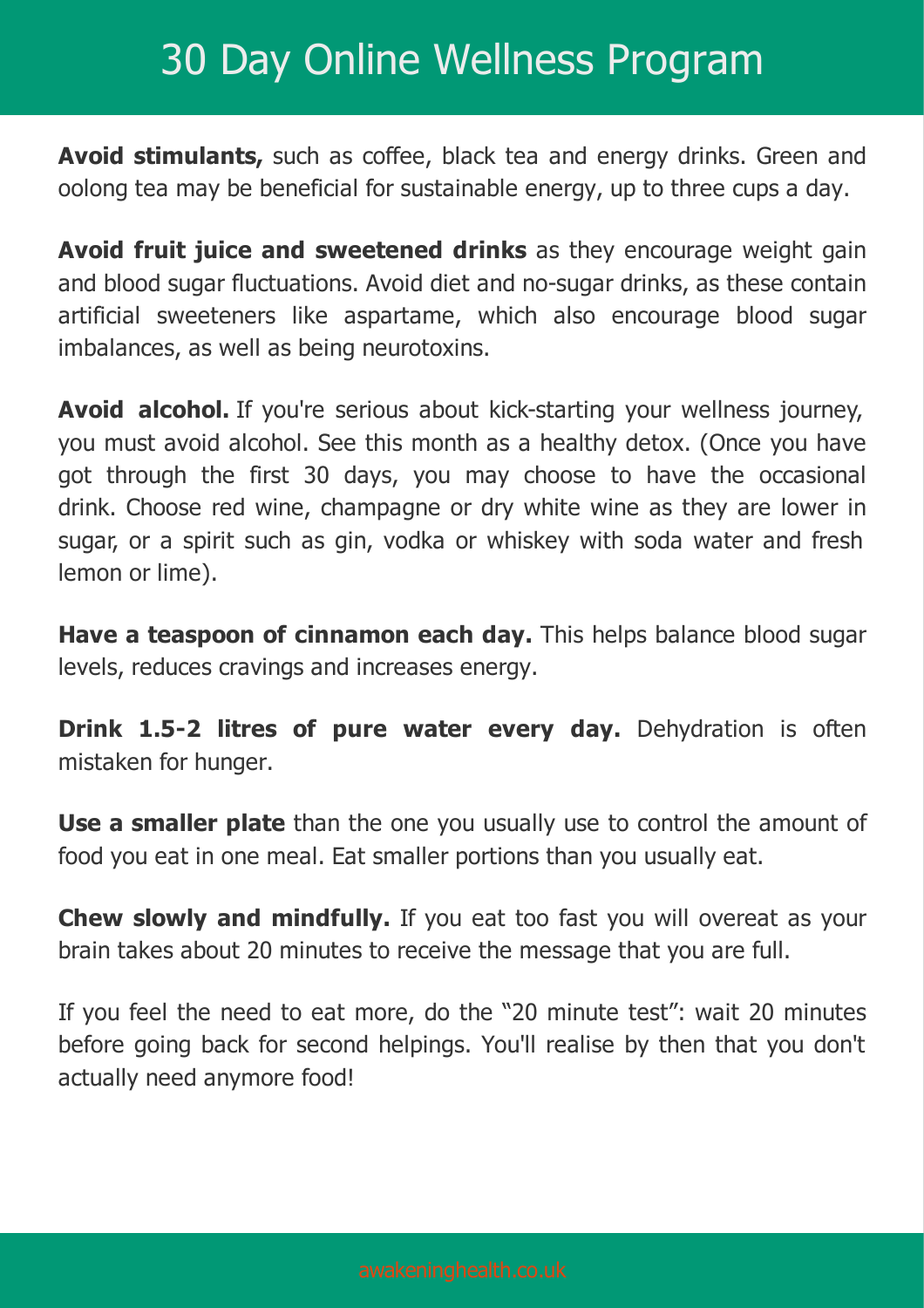**Exercise.** This is a really important part of the wellness month to encourage a healthy body composition, and fat loss if you've got fat to lose. It's crucial to keep muscles strong to avoid muscle loss and to keep your metabolism high for effective fat burning.

**Do at least 3 sessions of weight-training per week.** Increasing your lean muscle mass will help you burn more abdominal fat and make your body more efficient at burning fuel. Ensure you eat quality protein every day.

**Aim to exercise every day for 30 minutes.** Find something that you enjoy and make it a priority to do it every day. Avoid over-working your body, especially if you are already tired and have a busy schedule. Try yoga, walking, swimming as healthy, gentle exercises.

**Get more active in your daily life:** take the stairs instead of the elevator, park your car or get off the bus/tube 5-10 minutes walk away from where you wish to go. Get to your local park regularly just to walk. Maybe a walk during your lunch break?

**Relax.** Making time for quality relaxation is an important part of the program. It allows your nervous system to calm down and your body to come out of stress response, which is often a contributing factor in energy problems, lack of concentration, health issues and weight gain.

**Get enough sleep.** Minimum 8 hours per night is recommended. Without adequate sleep, the body is not able to regenerate or utilise its energy effectively. Lack of sleep also leads to imbalances in the circadian rhythm and cortisol output, as well as encouraging weight gain.

**Be gentle with yourself**. Be patient and know how wonderful you are. Avoid setting yourself unachievable goals. Take it slowly and enjoy the process.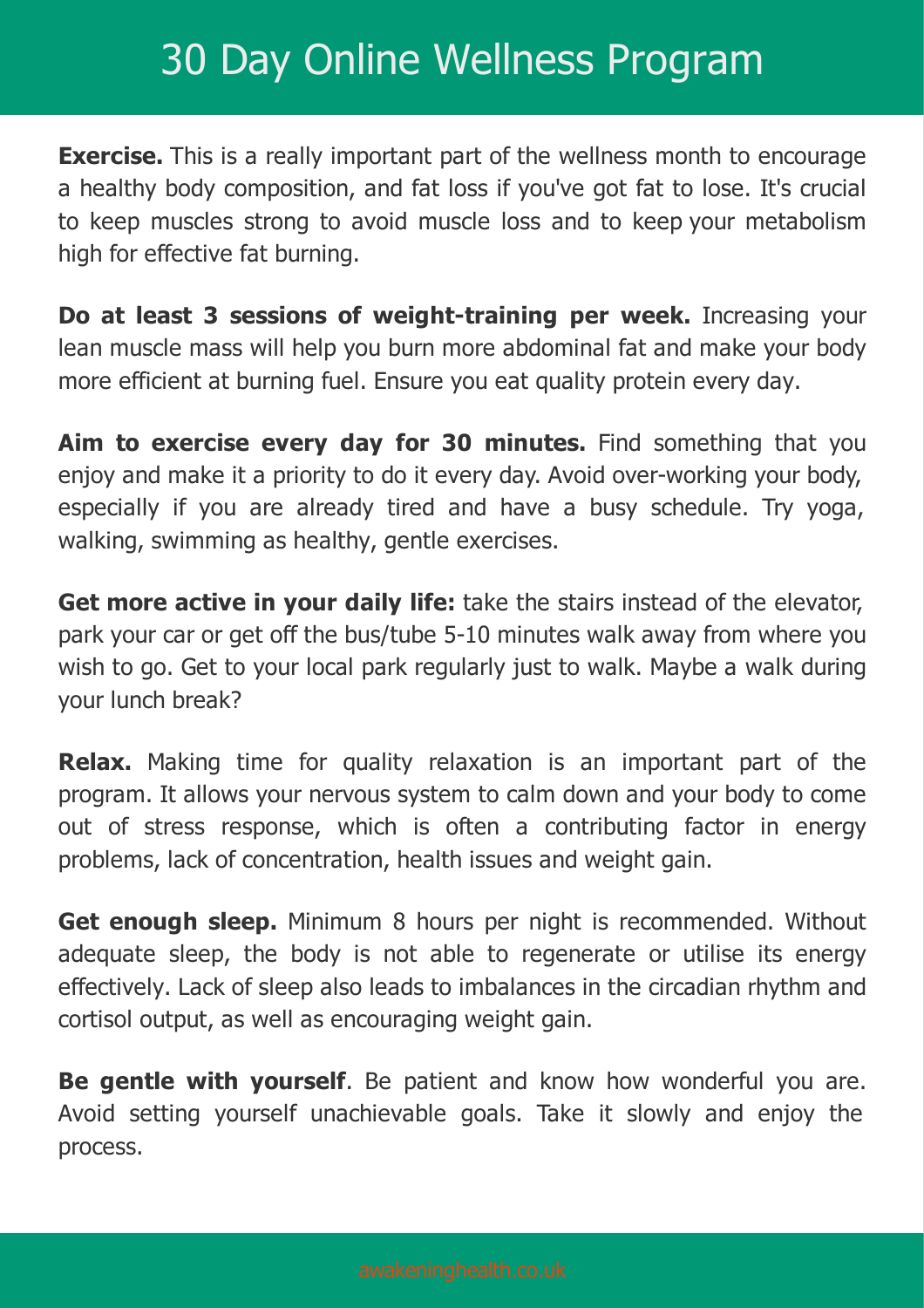**Beware of hidden sugars.** All sugars will cause a rapid rise in blood sugar, followed by a drop and the subsequent release of stress hormones, energy fluctuations, cravings, mood swings and weight gain. Any food that has sugar added to it must be avoided. Many foods contain hidden sugars such as:

Glucose – from carbohydrate foods

Fructose – fruit sugar

Lactose – milk sugar

Dextrose – sugar from cornstarch (chemically identical to glucose)

Maltose – starch sugar

Sucrose – common table sugar, made from sugar beet or cane

Food manufacturers have to list ingredients in order of quantity with the highest being at the top of the ingredients list. Many common foods would have the word "sugar" at the top of their ingredients list, so to avoid this, manufacturers cleverly split the sugar into its different forms (fructose, dextrose etc) to spread the perceived sugar load and move it further down the list.

Sugar is added to many savoury foods as well, such as baked beans, soups, pasta sauces, tomato ketchup and tinned foods, such as tinned vegetables. **Be vigilant! Read labels!**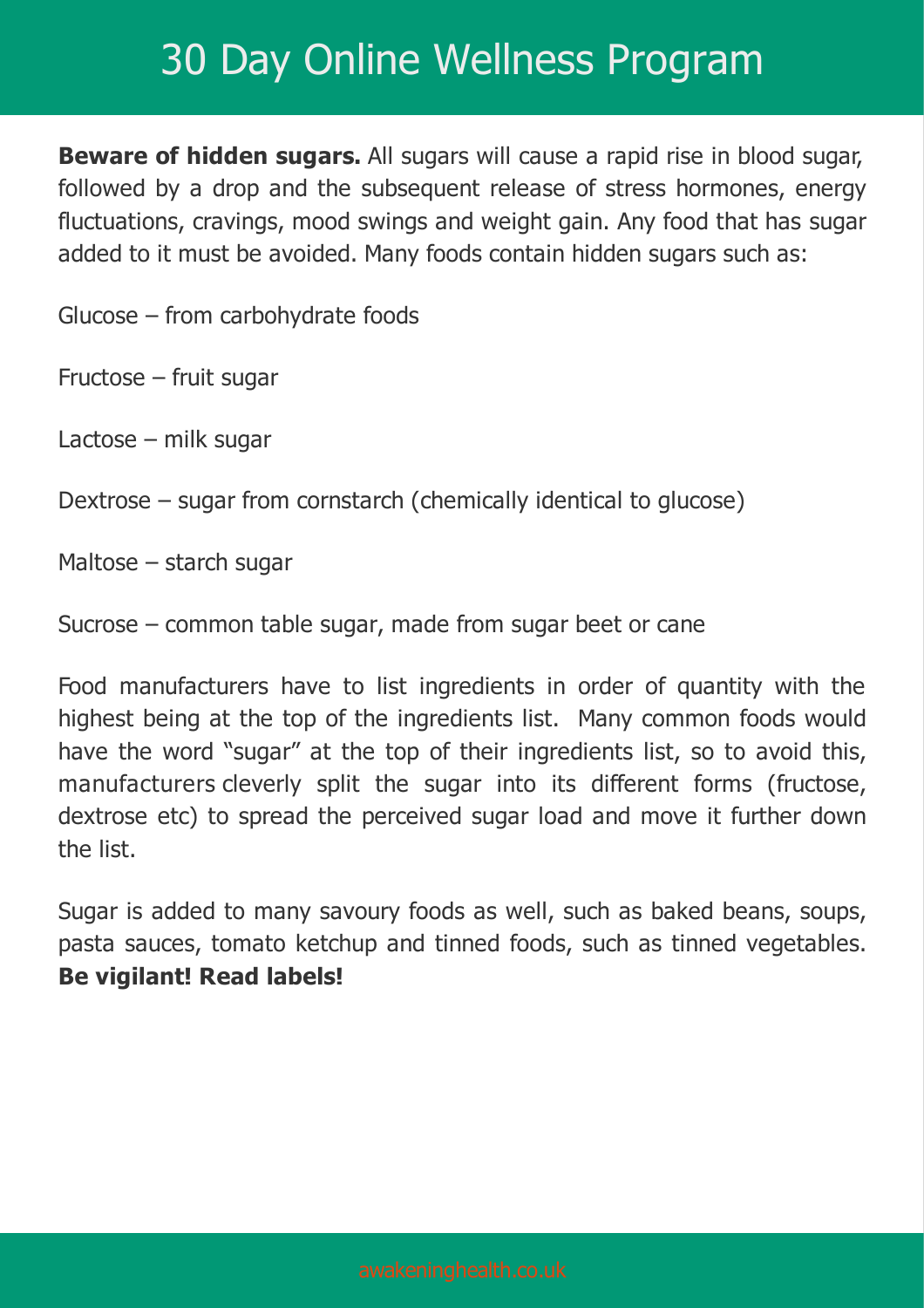Eat as many vegetables and salads as possible. These are low calorie, low sugar and are packed with nutrients. Remember that if you have eaten your healthy snacks during the day, you won't need a large meal in the evening and you'll be satisfied with a delicious salad.

Salads are wonderful as the combinations of ingredients are endless. You can make more than you need so that you have some for lunch the next day. Try as many varieties of leaves as you can, chop up many vegetables, such as carrot, mushroom, celery, beetroot, onion, radish, peppers, green beans, tomatoes, cucumber etc. Sprinkle on some seeds. Serve with grilled fish, organic chicken or eggs (if you've not had eggs for breakfast).

Avocados are packed with nutrients that help weight loss. Add them to your salads or make them into a dip with garlic and lemon juice.

#### **Wellness Recipes and Allowed Foods List**

Now that you've read all the guidelines of why and how to follow the 30 Day Online Wellness Program, please read through the **Wellness Recipes** booklet. You may simply follow the recipes suggested in the booklet, or make your own recipes using the **Allowed Foods List.**

#### **Closed Facebook Group**

Jump on over to Facebook to join the 30 Day Online Wellness Program group for daily support and motivation.